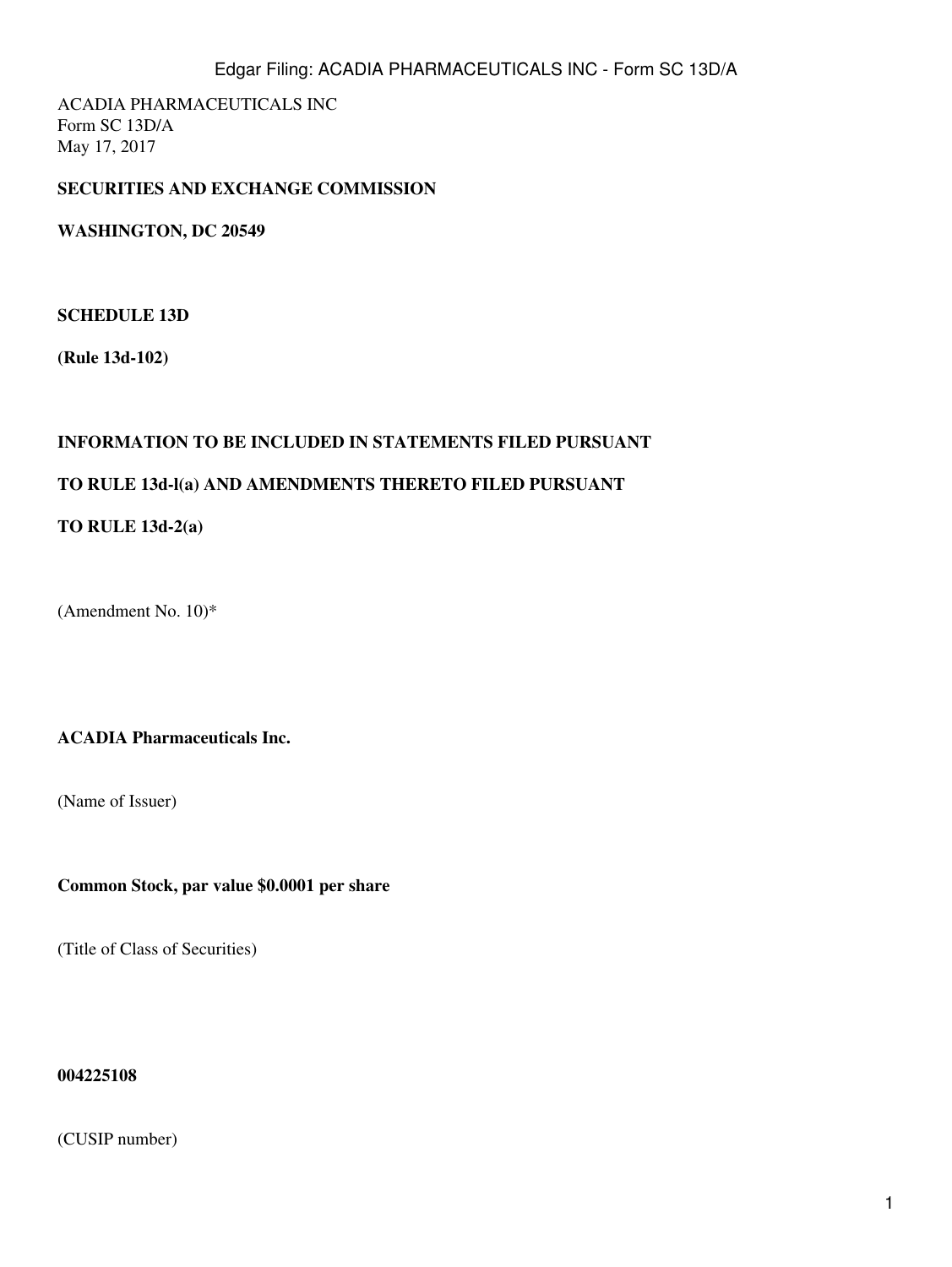Alexandra A. Toohey

Chief Financial Officer

Baker Bros. Advisors LP

667 Madison Avenue, 21st Floor

New York, NY 10065

(212) 339-5690

(Name, address and telephone number of person authorized to receive notices and communications)

May 15, 2017

(Date of event which requires filing of this statement)

If the filing person has previously filed a statement on Schedule 13G to report the acquisition that is the subject of this Schedule 13D, and is filing this schedule because of Rule 13d-1(e), 13d-1(f) or 13d-1(g), check the following box ".

(Continued on the following pages)

(Page 1 of 9 Pages)

\* the subject class of securities, and for any subsequent amendment containing information which would alter The remainder of this cover page shall be filled out for a reporting person's initial filing on this form with respect to disclosures provided in a prior cover page.

The information required on the remainder of this cover page shall not be deemed to be "filed" for the purpose of Section 18 of the Securities Exchange Act of 1934 or otherwise subject to the liabilities of that section of the Act but shall be subject to all other provisions of the Act.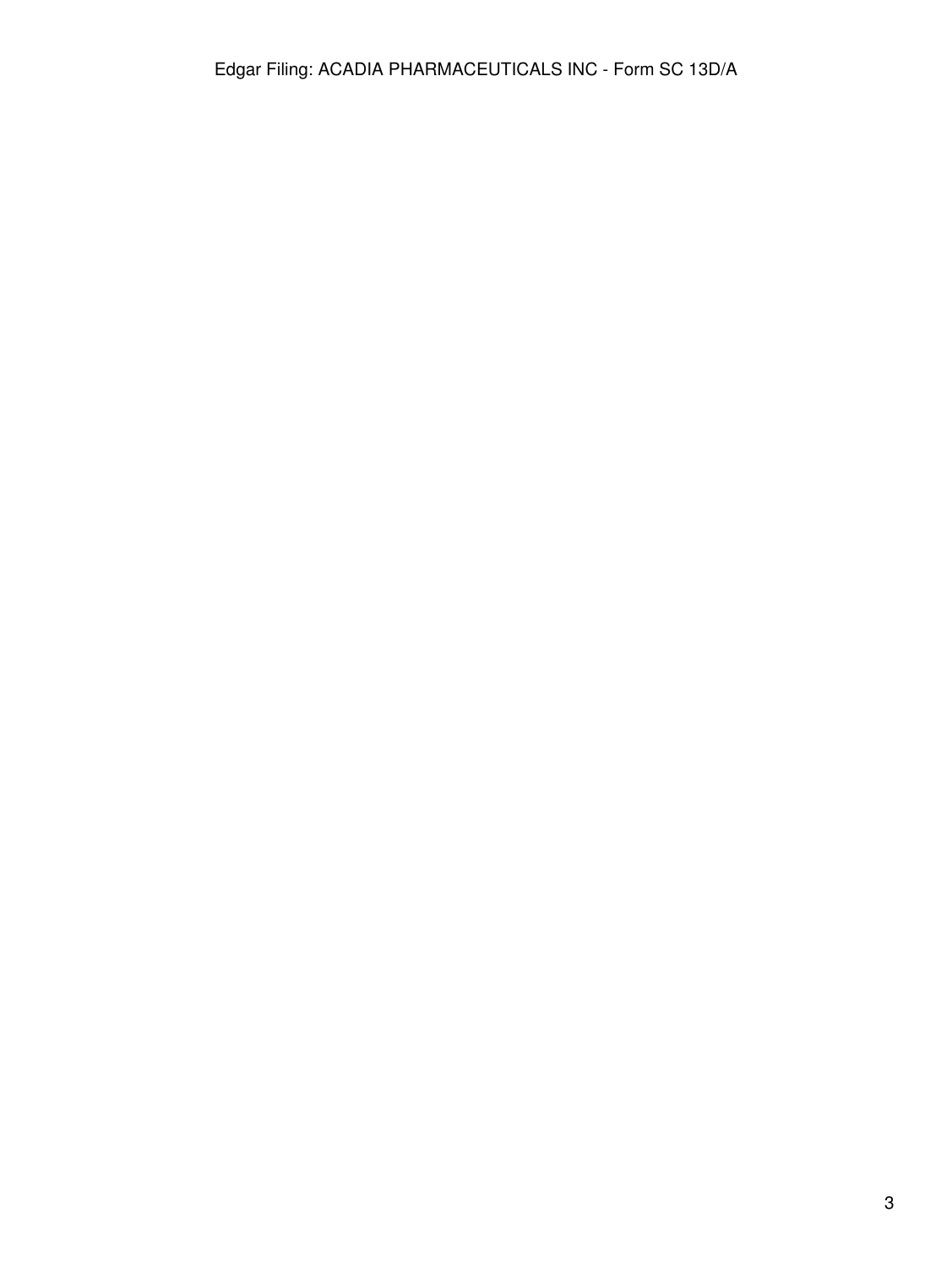# **CUSIP No. 004225108 Page 2 of 9 Pages**

# NAMES OF REPORTING PERSONS

1.

Baker Bros. Advisors LP CHECK THE APPROPRIATE BOX IF A MEMBER OF A GROUP\* 

 $2(a)$ 

 $(b)$  " SEC USE ONLY

3.

SOURCE OF FUNDS\*

4.

OO

CHECK BOX IF DISCLOSURE OF LEGAL PROCEEDINGS IS REQUIRED PURSUANT TO ITEM 2(d) or 2(e) o

5.

CITIZENSHIP OR PLACE OF ORGANIZATION

6.

Delaware

SOLE VOTING POWER:

7.

| <b>NUMBER</b><br>OF SHARES | 27, 372, 236 (1)<br><b>SHARED VOTING POWER:</b> |
|----------------------------|-------------------------------------------------|
| BENEFICIALLY <sub>o</sub>  |                                                 |
| <b>OWNED</b>               |                                                 |
| <b>BY EACH</b>             | $\mathbf{\Omega}$                               |
| <b>REPORTING</b>           | 9. SOLE DISPOSITIVE POWER:                      |
| PERSON WITH                |                                                 |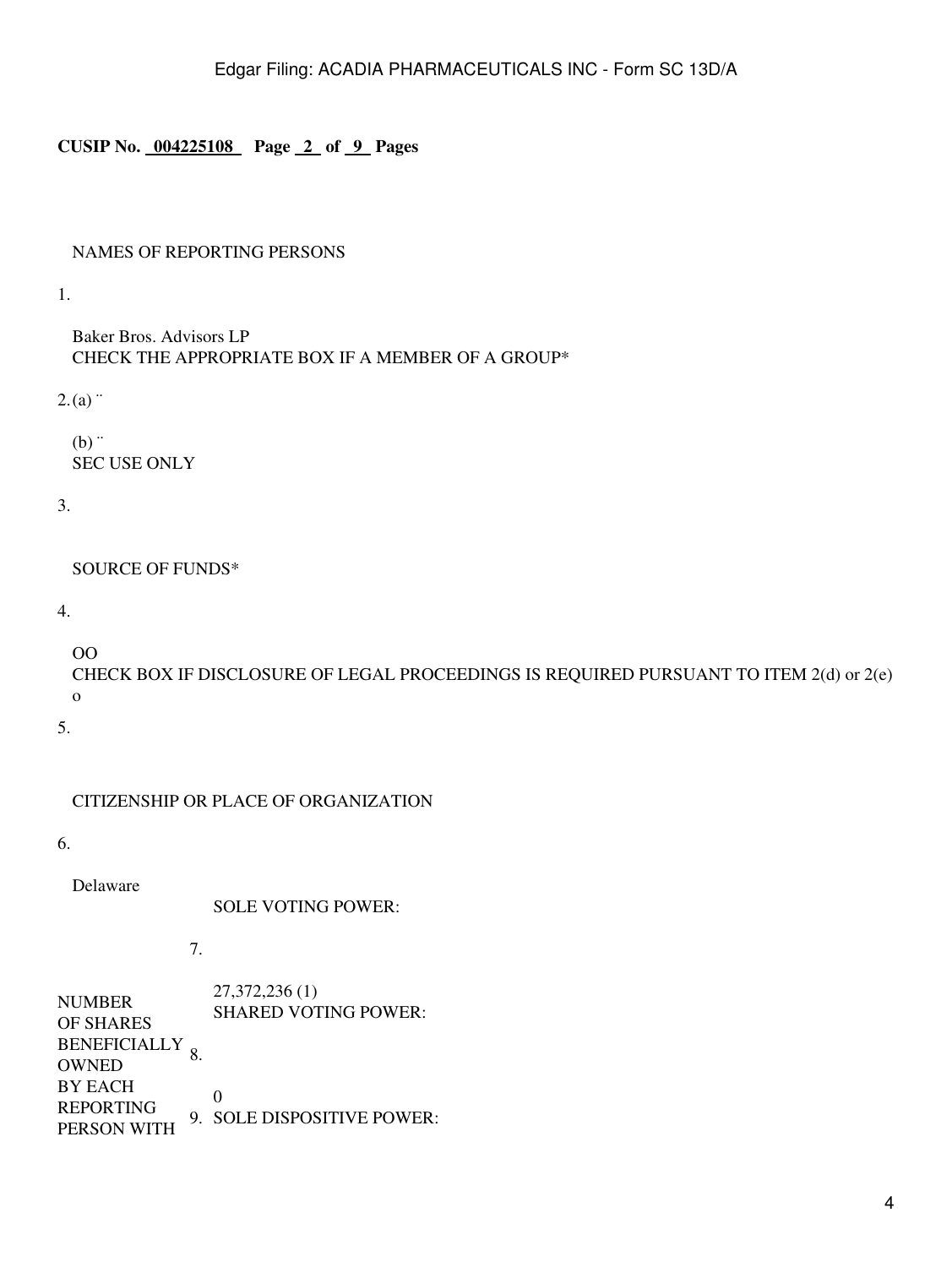27,372,236 (1) SHARED DISPOSITIVE POWER:

10.

0

AGGREGATE AMOUNT BENEFICIALLY OWNED BY EACH REPORTING PERSON:

11.

27,372,236 (1) CHECK BOX IF THE AGGREGATE AMOUNT IN ROW (11) EXCLUDES CERTAIN SHARES\*

12.

¨

PERCENT OF CLASS REPRESENTED BY AMOUNT IN ROW (11)

13.

 $22.1\%$  (1)(2) TYPE OF REPORTING PERSON\*

14.

IA, PN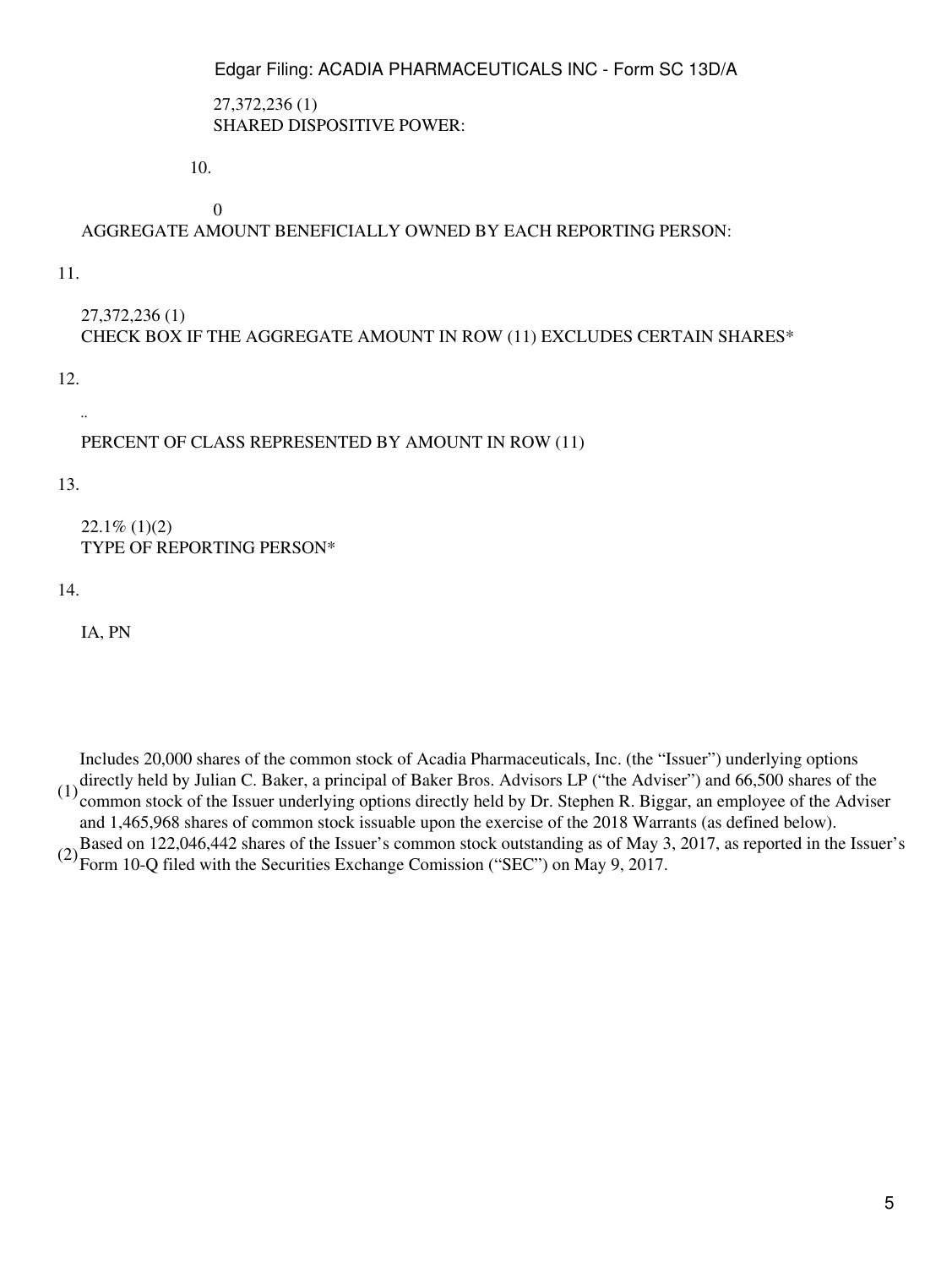## **CUSIP No. 004225108 Page 3 of 9 Pages**

## NAMES OF REPORTING PERSONS

1.

Baker Bros. Advisors (GP) LLC CHECK THE APPROPRIATE BOX IF A MEMBER OF A GROUP\* 

 $2(a)$ 

 $(b)$ . SEC USE ONLY

3.

SOURCE OF FUNDS\*

4.

OO

CHECK BOX IF DISCLOSURE OF LEGAL PROCEEDINGS IS REQUIRED PURSUANT TO ITEM 2(d) or 2(e) o

5.

CITIZENSHIP OR PLACE OF ORGANIZATION

6.

Delaware

SOLE VOTING POWER:

7.

| <b>NUMBER</b><br>OF SHARES | 27, 372, 236 (1)<br><b>SHARED VOTING POWER:</b> |
|----------------------------|-------------------------------------------------|
| BENEFICIALLY <sub>o</sub>  |                                                 |
| <b>OWNED</b>               |                                                 |
| <b>BY EACH</b>             | $\mathbf{\Omega}$                               |
| <b>REPORTING</b>           | 9. SOLE DISPOSITIVE POWER:                      |
| PERSON WITH                |                                                 |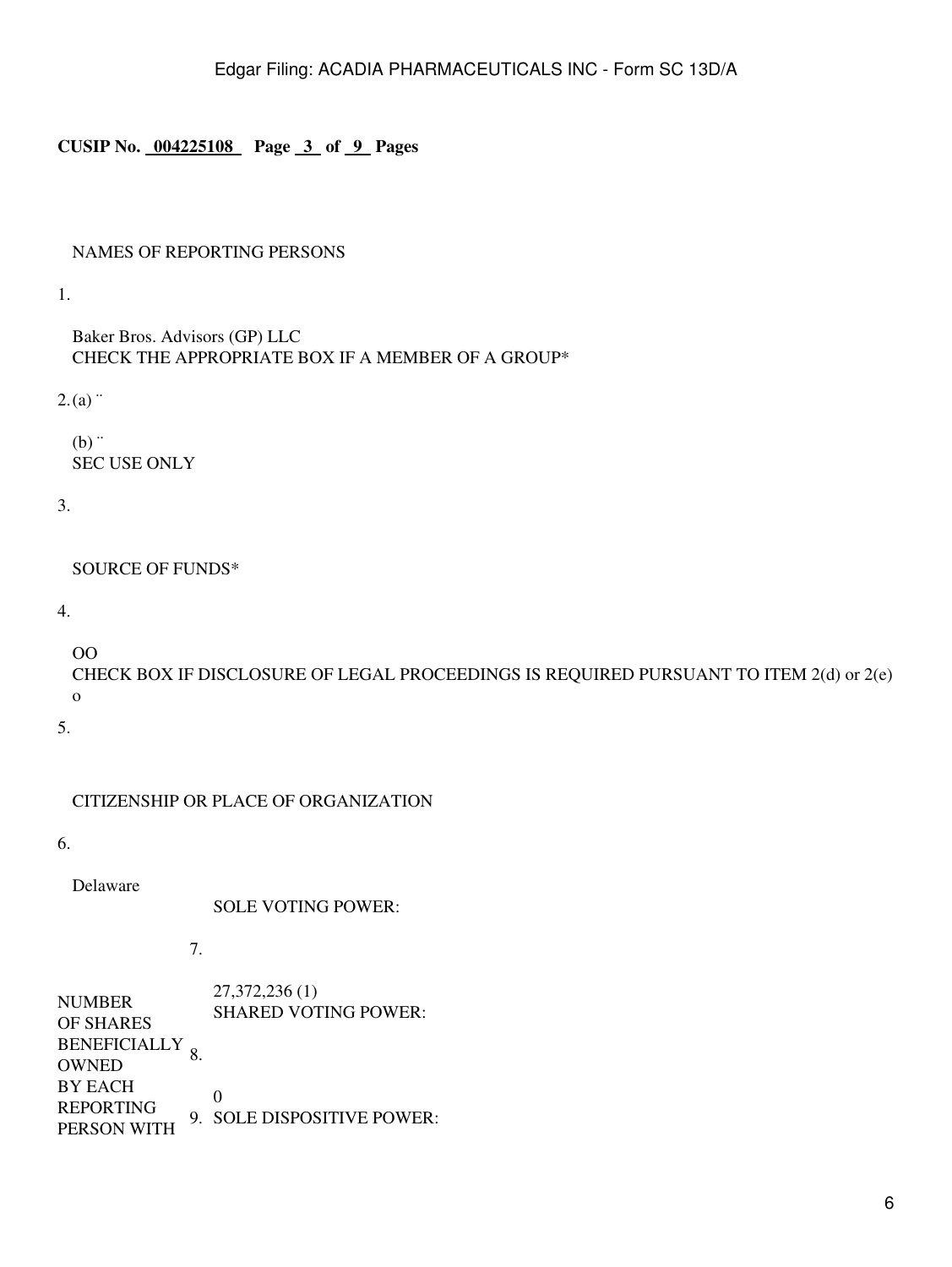27,372,236 (1) SHARED DISPOSITIVE POWER:

10.

0

AGGREGATE AMOUNT BENEFICIALLY OWNED BY EACH REPORTING PERSON:

11.

27,372,236 (1) CHECK BOX IF THE AGGREGATE AMOUNT IN ROW (11) EXCLUDES CERTAIN SHARES\*

12.

¨

PERCENT OF CLASS REPRESENTED BY AMOUNT IN ROW (11)

13.

 $22.1\%$  (1)(2) TYPE OF REPORTING PERSON\*

14.

HC, OO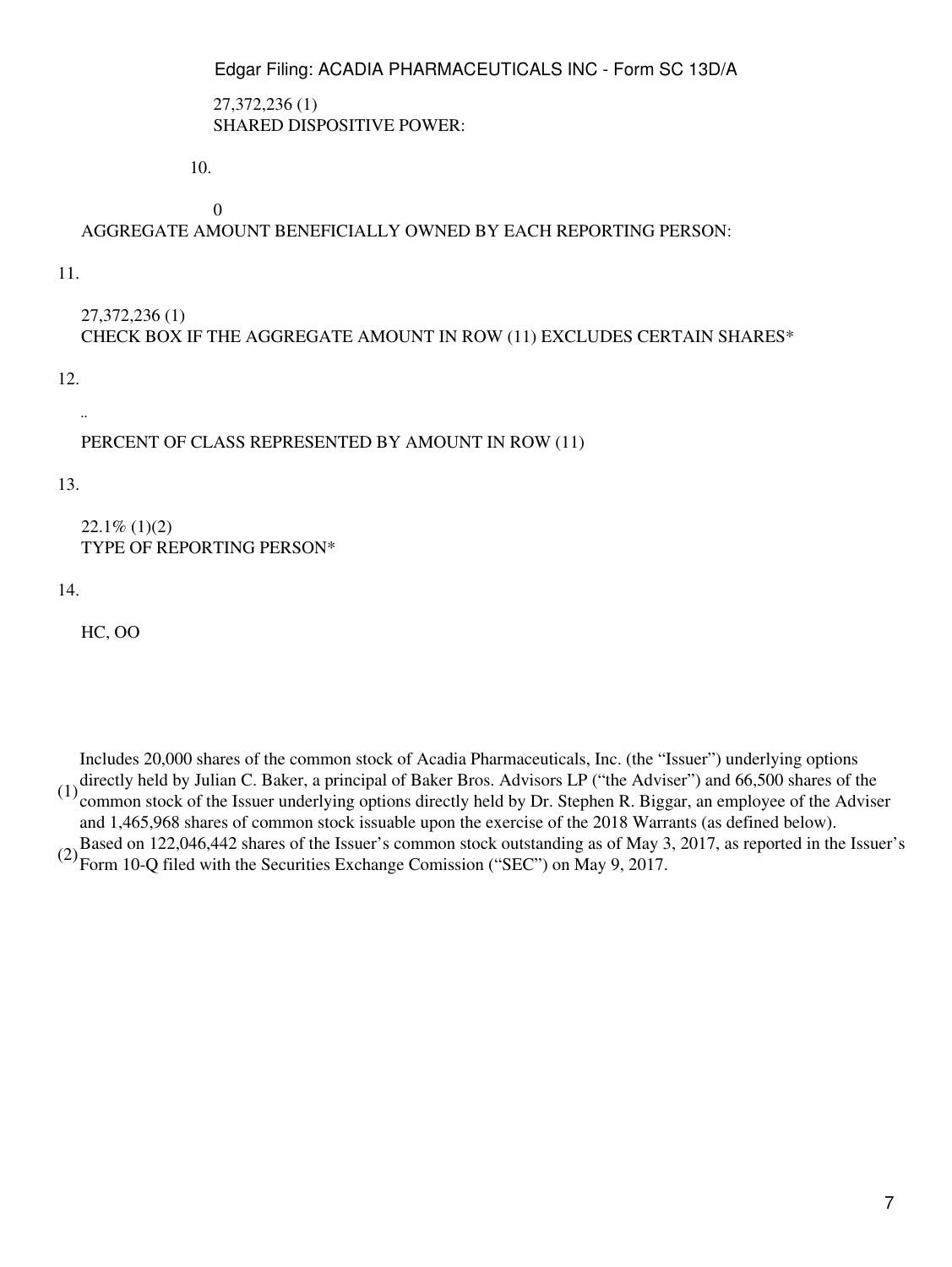## **CUSIP No. 004225108 Page 4 of 9 Pages**

### NAMES OF REPORTING PERSONS

1.

Felix J. Baker CHECK THE APPROPRIATE BOX IF A MEMBER OF A GROUP\* 

 $2(a)$ 

 $(b)$ . SEC USE ONLY

3.

SOURCE OF FUNDS\*

4.

OO

CHECK BOX IF DISCLOSURE OF LEGAL PROCEEDINGS IS REQUIRED PURSUANT TO ITEM 2(d) or 2(e) o

5.

CITIZENSHIP OR PLACE OF ORGANIZATION

6.

United States

SOLE VOTING POWER:

7.

NUMBER OF SHARES BENEFICIALLY 8. **OWNED** BY EACH REPORTING PERSON WITH 27,372,236 (1) SHARED VOTING POWER: 9. SOLE DISPOSITIVE POWER: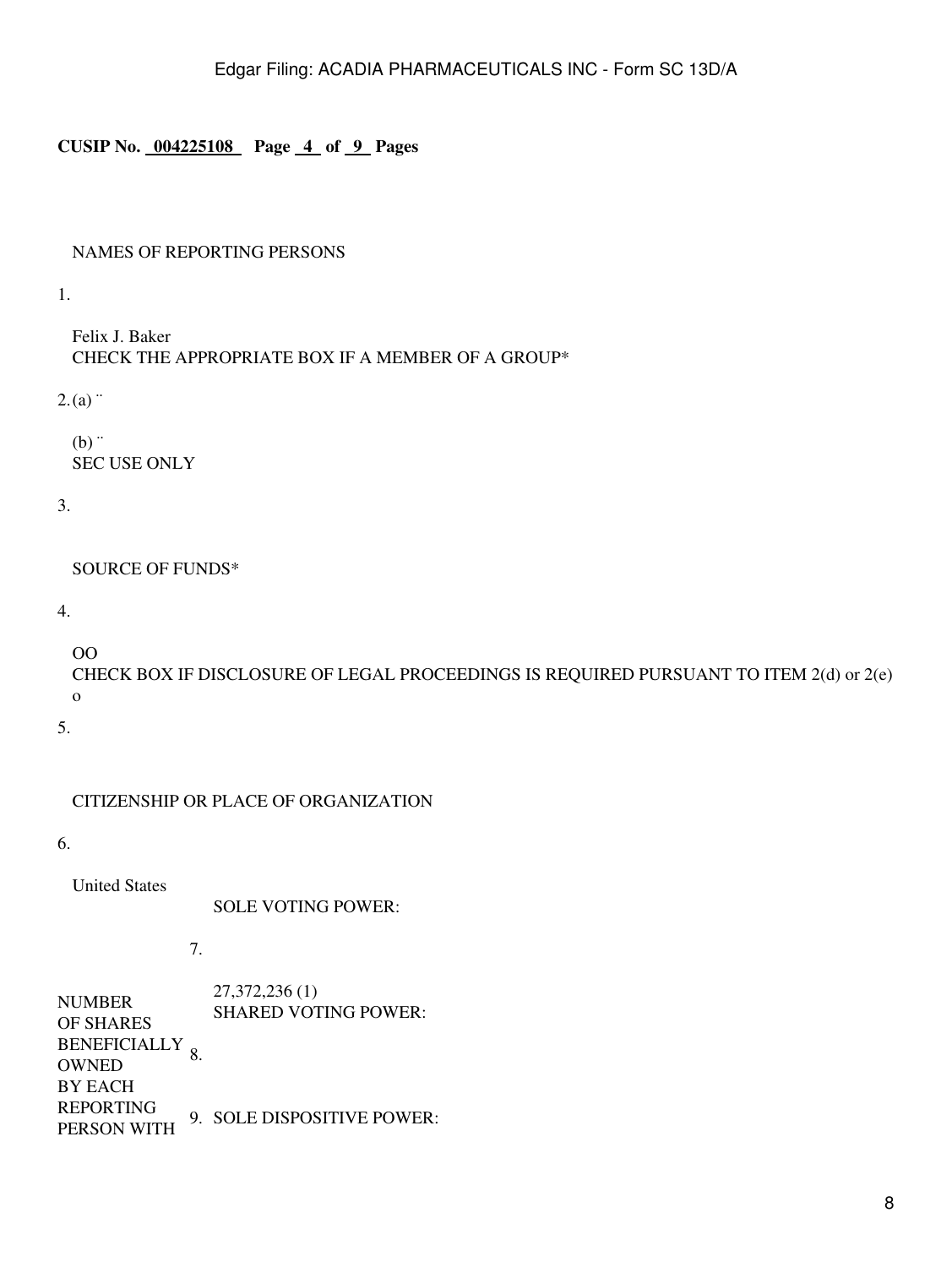27,372,236 (1) SHARED DISPOSITIVE POWER:

10.

# AGGREGATE AMOUNT BENEFICIALLY OWNED BY EACH REPORTING PERSON:

11.

27,372,236 (1) CHECK BOX IF THE AGGREGATE AMOUNT IN ROW (11) EXCLUDES CERTAIN SHARES\*

12.

¨

# PERCENT OF CLASS REPRESENTED BY AMOUNT IN ROW (11)

13.

 $22.1\%$  (1)(2) TYPE OF REPORTING PERSON\*

14.

IN, HC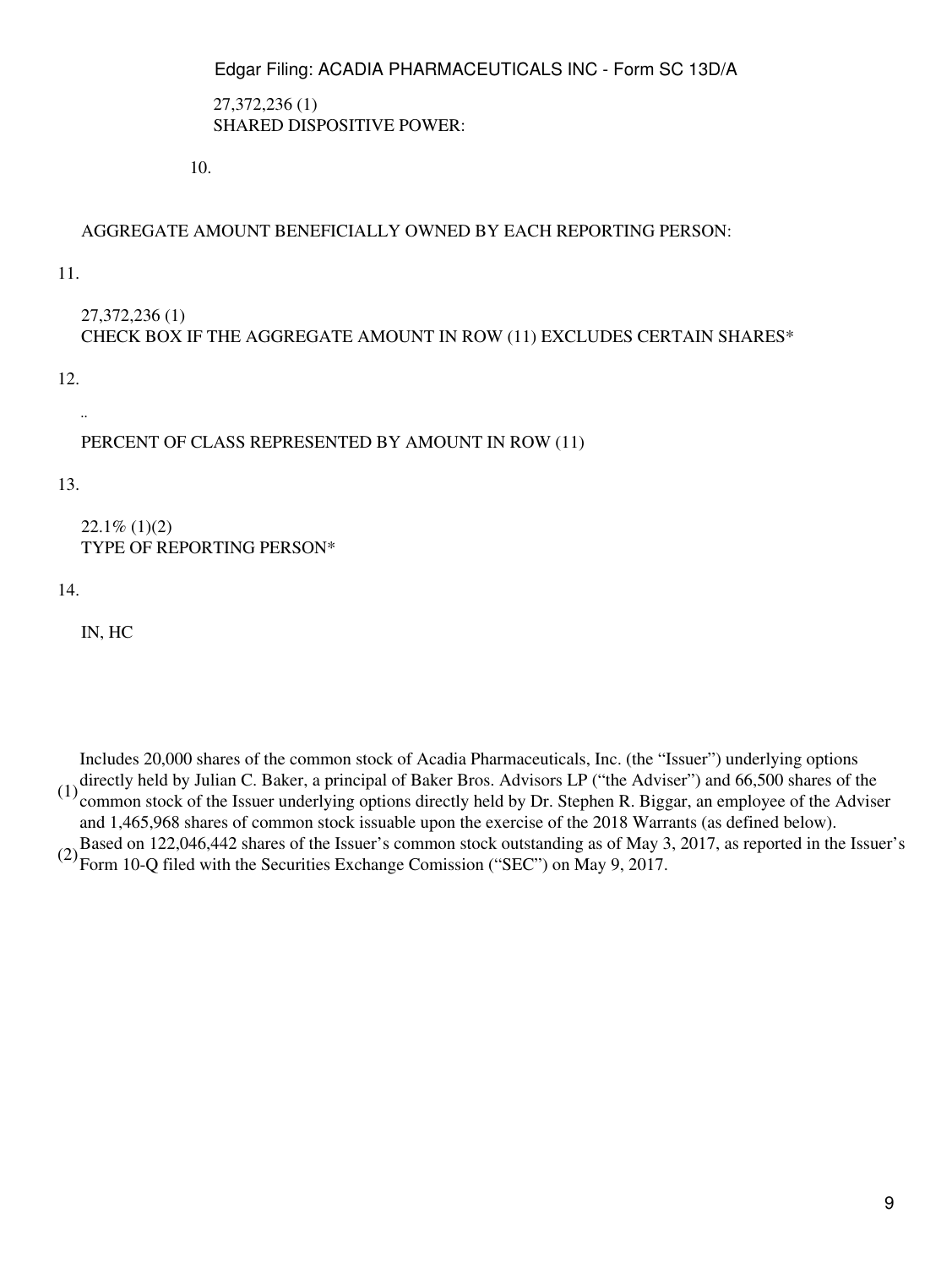# **CUSIP No. 004225108 Page 5 of 9 Pages**

## NAMES OF REPORTING PERSONS

1.

Julian C. Baker CHECK THE APPROPRIATE BOX IF A MEMBER OF A GROUP\* 

 $2(a)$ 

 $(b)$ . SEC USE ONLY

3.

SOURCE OF FUNDS\*

4.

OO

CHECK BOX IF DISCLOSURE OF LEGAL PROCEEDINGS IS REQUIRED PURSUANT TO ITEM 2(d) or 2(e) o

5.

CITIZENSHIP OR PLACE OF ORGANIZATION

6.

United States

SOLE VOTING POWER:

7.

NUMBER OF SHARES BENEFICIALLY 8. **OWNED** BY EACH REPORTING PERSON WITH 27,372,236 (1) SHARED VOTING POWER: 9. SOLE DISPOSITIVE POWER: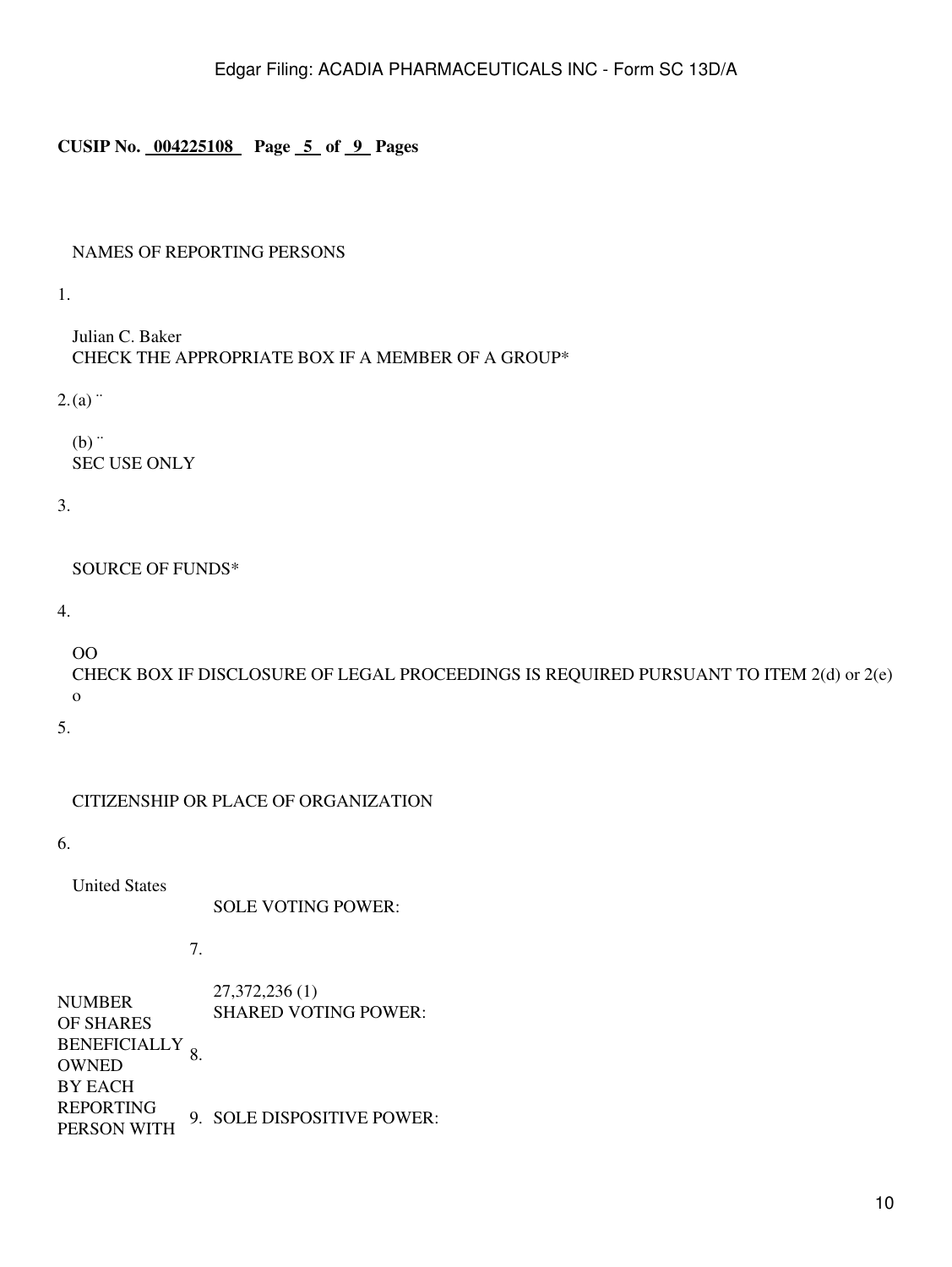27,372,236 (1) SHARED DISPOSITIVE POWER:

10.

# AGGREGATE AMOUNT BENEFICIALLY OWNED BY EACH REPORTING PERSON:

11.

27,372,236 (1) CHECK BOX IF THE AGGREGATE AMOUNT IN ROW (11) EXCLUDES CERTAIN SHARES\*

12.

¨

# PERCENT OF CLASS REPRESENTED BY AMOUNT IN ROW (11)

13.

 $22.1\%$  (1)(2) TYPE OF REPORTING PERSON\*

14.

IN, HC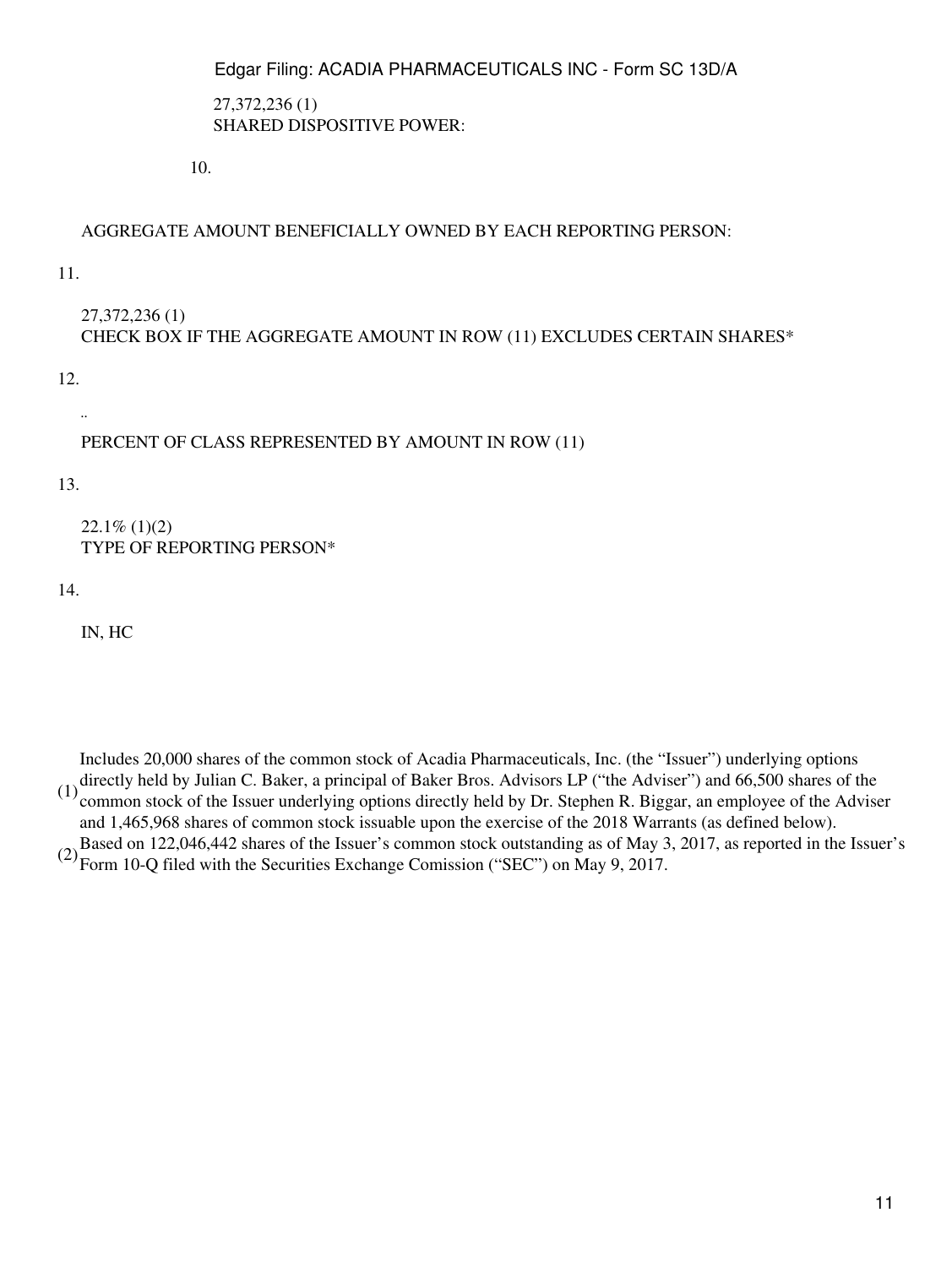### **Amendment No. 10 to Schedule 13D**

This Amendment No. 10 to Schedule 13D amends and supplements the previously filed Schedules 13D filed by Baker Bros. Advisors LP (the "Adviser"), Baker Bros. Advisors (GP), LLC (the "Adviser GP"), Julian C. Baker and Felix J. Baker (collectively the "Reporting Persons"). Except as supplemented herein, such statements, as heretofore amended and supplemented, remain in full force and effect.

The Adviser GP is the sole general partner of the Adviser. Pursuant to management agreements, as amended, among the Adviser, Baker Brothers Life Sciences, L.P. ("Life Sciences"), 14159, L.P. ("14159"), and 667, L.P. ("667", and together with Life Sciences and 14159, the "Funds"), and their respective general partners, the Funds' respective general partners relinquished to the Adviser all discretion and authority with respect to the investment and voting power of the securities held by the Funds, and thus the Adviser has complete and unlimited discretion and authority with respect to the Funds' investments and voting power over investments.

All capitalized terms contained herein but not otherwise defined shall have the meanings ascribed to such terms in the Schedule 13D, as amended. Information given in response to each item shall be deemed incorporated by reference in all other items, as applicable.

### **Item 4. Purpose of the Transaction.**

Item 4 of Schedule 13D is supplemented and amended, as the case may be, as follows:

On May 15, 2017, Life Sciences and 14159 waived the exercise limitation (the "Exercise Limitation") on the warrants to acquire common stock of ACADIA Pharmaceuticals, Inc. ("the Issuer") at an exercise price of \$1.38 per share with an expiration date of January 11, 2018 (the "2018 Warrants"). The Exercise Limitation had limited exercise of the 2018 Warrants to the extent that giving effect to such exercise would not cause the holders thereof and their affiliates to beneficially own, for purposes of Rule 13d-3 under the Exchange Act, in excess of 9.9% of the outstanding shares of Common Stock of the Issuer. The waiver of the Exercise Limitation becomes effective 61 days after May 15, 2017.

The Funds hold securities of the Issuer for investment purposes. The Reporting Persons or their affiliates may purchase additional securities or dispose of securities in varying amounts and at varying times depending upon the Reporting Persons' continuing assessments of pertinent factors, including the availability of shares of common stock or other securities for purchase at particular price levels, the business prospects of the Issuer, other business investment opportunities, economic conditions, stock market conditions, money market conditions, the attitudes and actions of the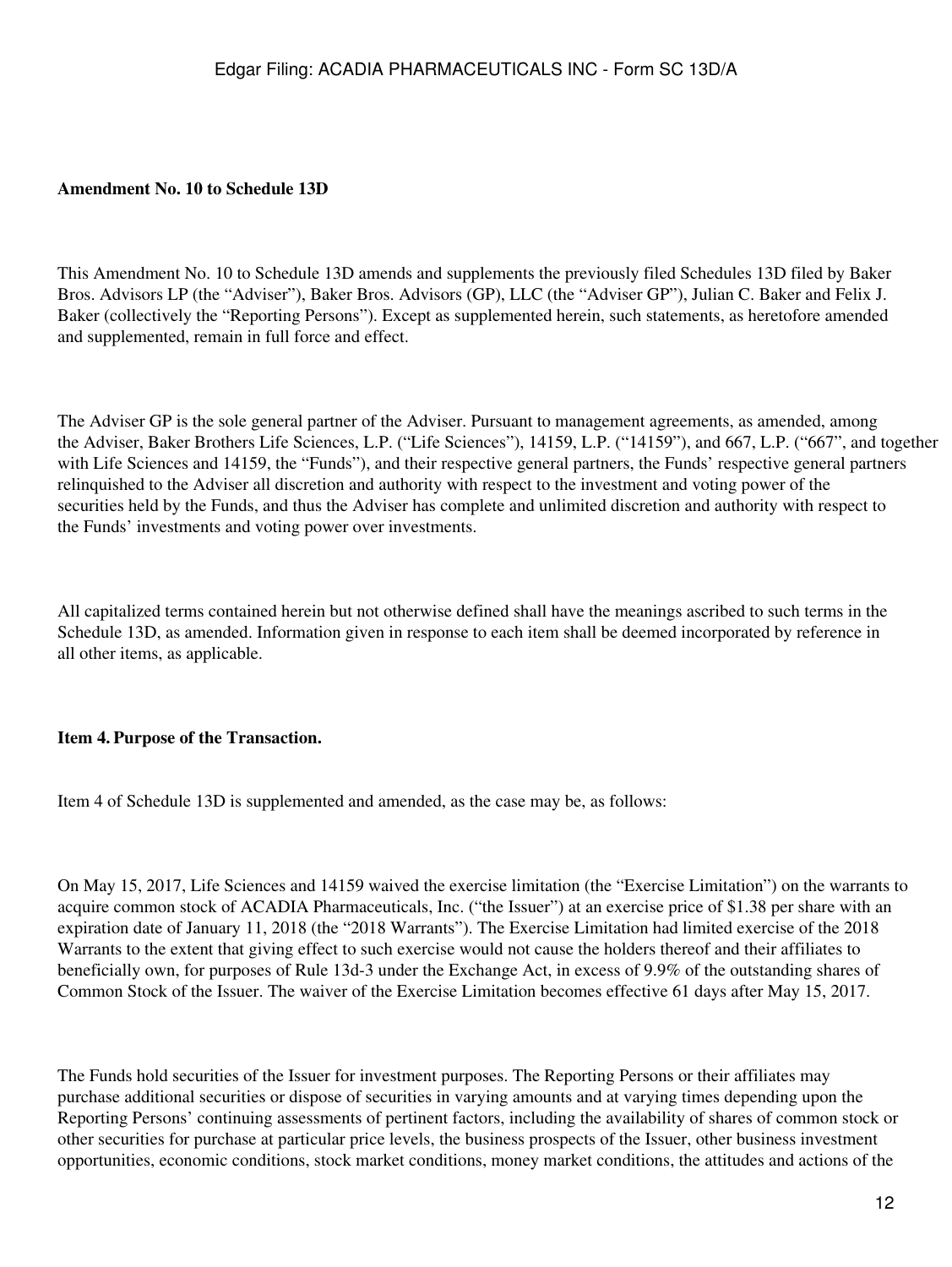board of directors and management of the Issuer, the availability and nature of opportunities to dispose of shares in the Issuer and other plans and requirements of the particular entities. The Reporting Persons may discuss items of mutual interest with the Issuer, which could include items in subparagraphs (a) through (j) of Schedule 13D.

Depending upon their assessments of the above factors, the Reporting Persons or their affiliates may change their present intentions as stated above and they may assess whether to make suggestions to the management of the Issuer regarding financing, and whether to acquire additional securities of the Issuer, including shares of common stock (by means of open market purchases, privately negotiated purchases, exercise of some of all of the warrants, exercise of some or all of the Stock Options, or otherwise) or to dispose of some or all of the securities of the Issuer, including shares of common stock, under their control.

Except as otherwise disclosed herein, at the present time, the Reporting Persons do not have any plans or proposals with respect to any extraordinary corporate transaction involving the Issuer including, without limitation, those matters described in subparagraphs (a) through (j) of Item 4 of Schedule 13D.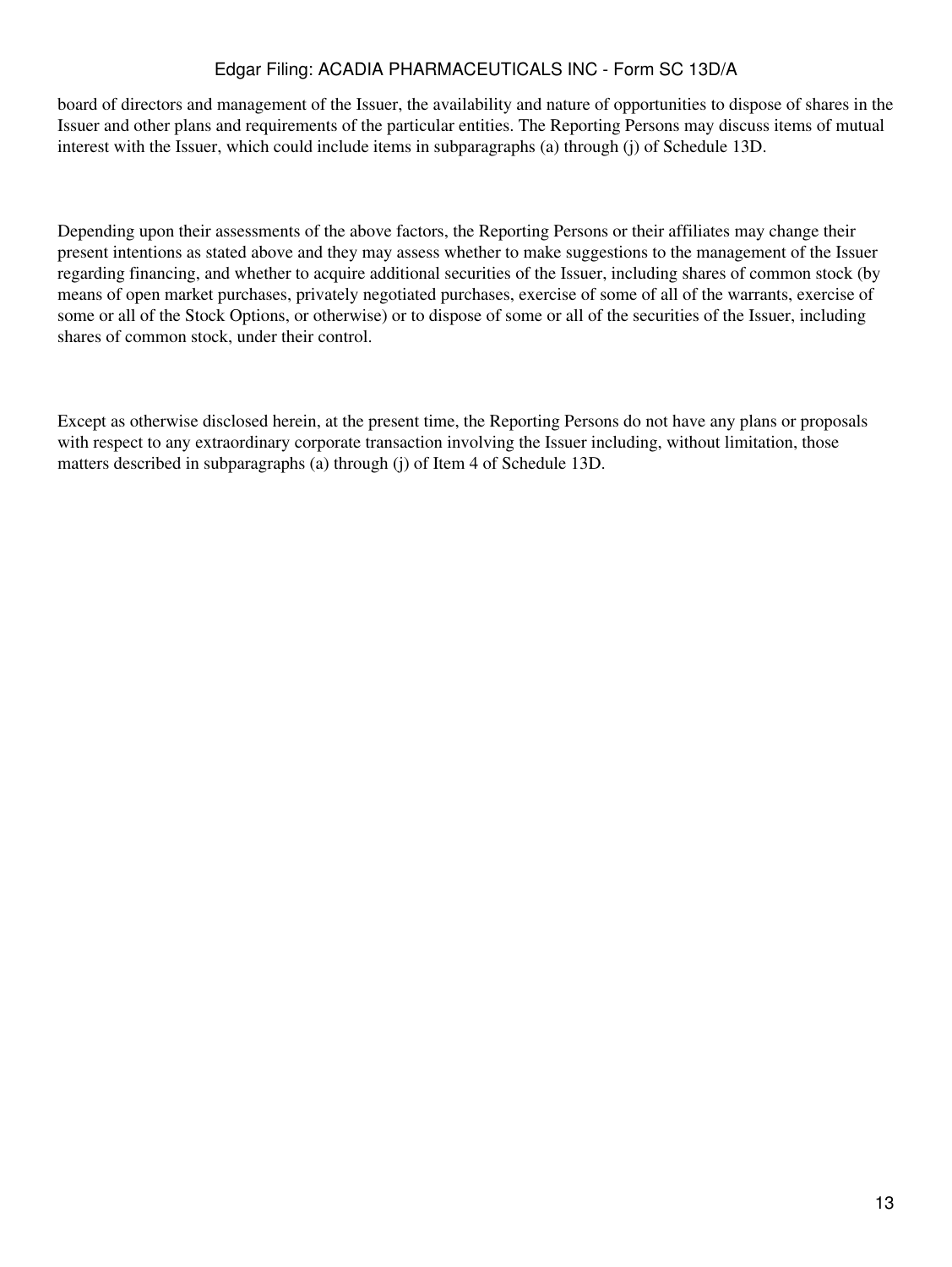# **ITEM 5.Interest in Securities of the Issuer.**

(a) and (b) Items 7 through 11 and 13 of each of the cover pages of this Amendment No. 10 are incorporated herein by reference.

Set forth below is the aggregate number of shares of common stock of the Issuer directly held by each of the Funds, which may be deemed to be indirectly beneficially owned by the Reporting Persons, as well as shares of common stock that may be acquired upon exercise of the 2018 Warrants and the 2019 Warrants (as defined below) by the Funds, subject to the limitations on exercise described below.

| Holder                             | Shares of<br>Common<br>Stock | 2018<br>Warrants | 2019<br>Warrants |
|------------------------------------|------------------------------|------------------|------------------|
| 667, L.P.                          | 3,029,953                    |                  | 42,131           |
| Baker Brothers Life Sciences, L.P. | 22,337,275                   | 1,426,590        | 447.138          |
| 14159, L.P.                        | 452,540                      | 39,378           | 10,731           |
| Total                              | 25,819,768                   | 1,465,968        | 500,000          |

The disclosure in Item 4 regarding the waiver of the Exercise Limitation is incorporated herein by reference.

The warrants to acquire common stock at an exercise price of \$0.01 per share with an expiration date of December 17, 2019 ("the 2019 Warrants") are only exercisable to the extent that after giving effect to such exercise the holders thereof and their affiliates would beneficially own, for purposes of Rule 13d-3 under the Securities Exchange Act of 1934, as amended (the "Exchange Act"), no more than 19.99% of the outstanding shares of Common Stock of the Issuer. As a result of this restriction, the number of shares that may be issued upon exercise of the 2019 Warrants by the above holders may change depending upon changes in the outstanding shares of Common Stock.

The Adviser GP, Felix J. Baker and Julian C. Baker as principals of the Adviser GP, and the Adviser may be deemed to be beneficial owners of securities of the Issuer directly held by the Funds, and may be deemed to have the power to vote or direct the vote of and the power to dispose or direct the disposition of such securities.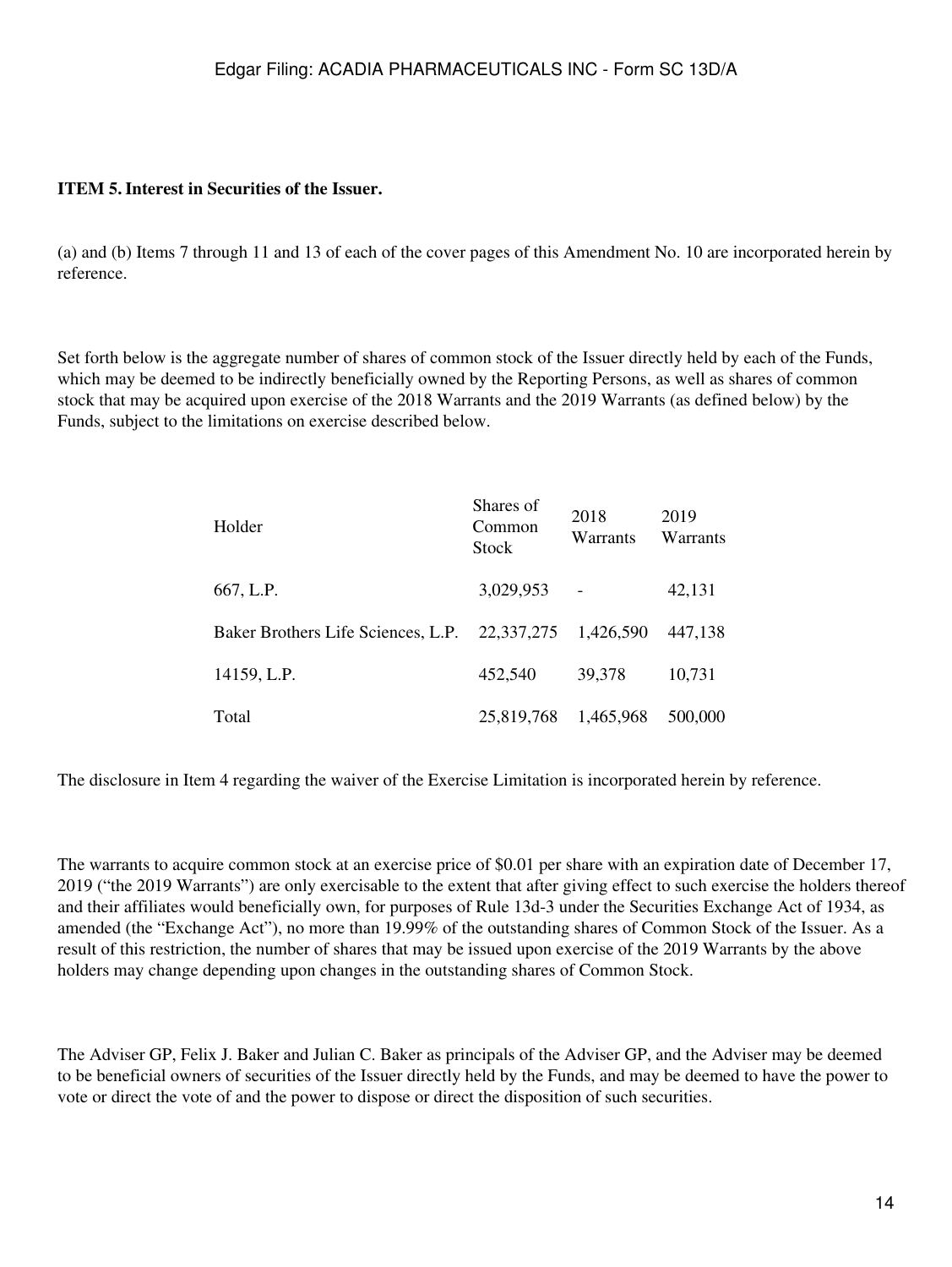The Reporting Persons disclaim beneficial ownership of the securities held by each of the Funds, and this Amendment No. 10 shall not be deemed an admission that the Reporting Persons are the beneficial owners of such securities for purposes of Section 13(d) or for any other purpose.

Julian C. Baker and Stephen R. Biggar currently serve on the Issuer's Board of Directors (the "Board") as representatives of the Funds. The policy of the Funds and the Adviser does not permit principals or employees of the Adviser to receive compensation for serving as directors of the Issuer, and the Funds are instead entitled to the pecuniary interest in the options to purchase common stock of the Issuer ("Stock Options"). Julian C. Baker and Dr. Biggar have no voting or dispositive power and no pecuniary interest in the Stock Options previously disclosed in amendments to this Schedule 13D. Other than through their control of the Adviser, Felix J. Baker and Julian C. Baker have neither voting nor dispositive power and have no direct pecuniary interest in the Stock Options held by Dr. Biggar. The Funds are instead entitled to the pecuniary interest in the Stock Options held by Julian C. Baker and Dr. Biggar previously disclosed in amendments to this Schedule 13D. Baker Bros. Advisors LP has voting and investment power over the Stock Options held by Julian C. Baker and Dr. Biggar previously disclosed in amendments to this Schedule 13D.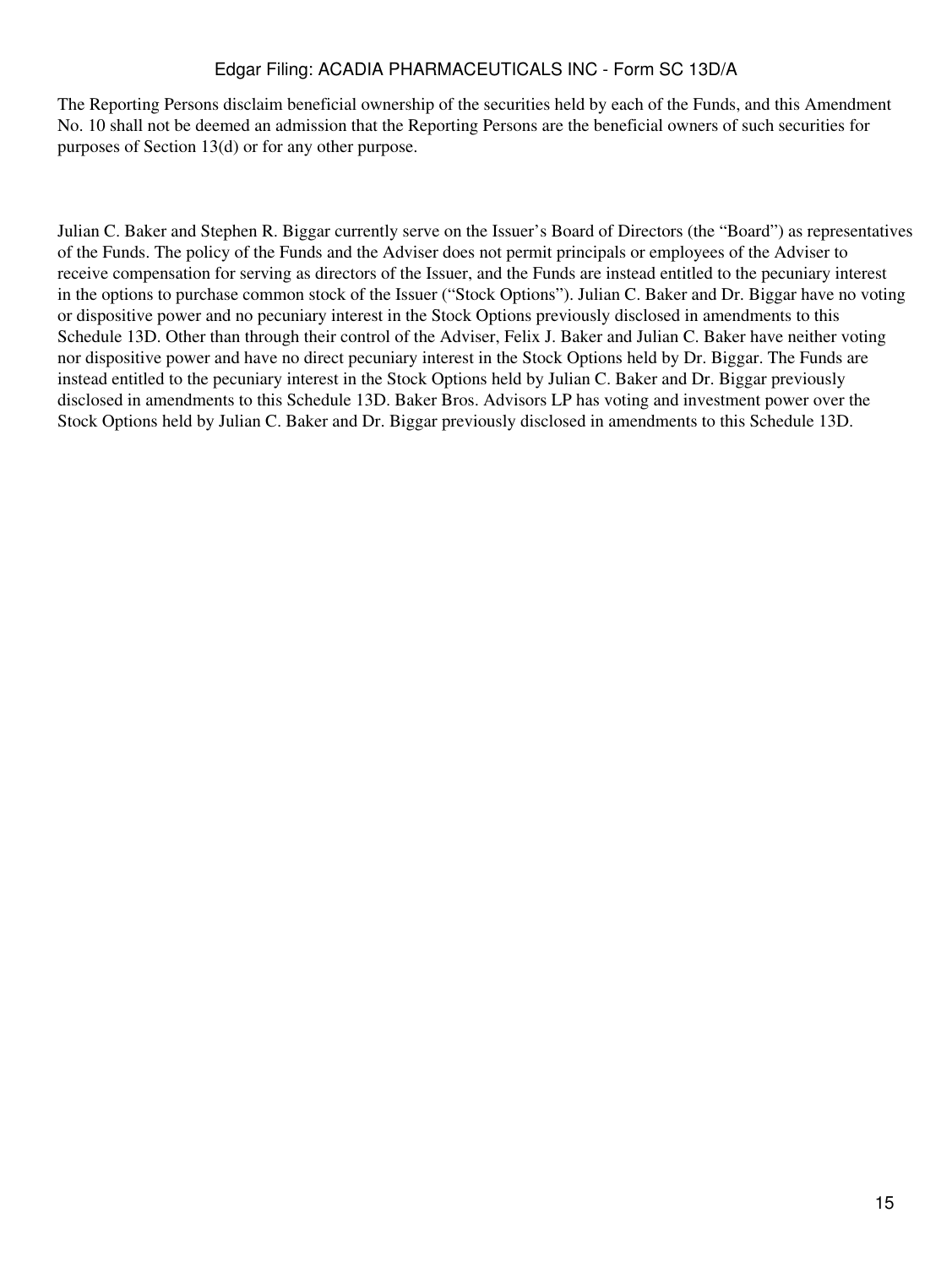The Adviser GP, and Felix J. Baker and Julian C. Baker as principals of the Adviser GP, may be deemed to have the power to vote or direct the vote of and the power to dispose or direct the disposition of the Stock Options held by Julian C. Baker and Dr. Biggar previously disclosed in amendments to this Schedule 13D.

(c) Except as described in this Amendment No. 10, none of the Reporting Persons has effected any transaction in the securities of the Issuer in the past 60 days.

(d) Certain securities of the Issuer are held directly by 667, a limited partnership the sole general partner of which is Baker Biotech Capital, L.P., a limited partnership the sole general partner of which is Baker Biotech Capital (GP), LLC. Julian C. Baker and Felix J. Baker are the controlling members of Baker Biotech Capital (GP), LLC.

Certain securities of the Issuer are held directly by Life Sciences, a limited partnership the sole general partner of which is Baker Brothers Life Sciences Capital, L.P., a limited partnership the sole general partner of which is Baker Brothers Life Sciences Capital (GP), LLC. Julian C. Baker and Felix J. Baker are the controlling members of Baker Brothers Life Sciences Capital (GP), LLC.

Certain securities of the Issuer are held directly by 14159, a limited partnership the sole general partner of which is 14159 Capital, L.P., a limited partnership the sole general partner of which is 14159 Capital (GP), LLC. Julian C. Baker and Felix J. Baker are the controlling members of 14159 Capital (GP), LLC.

(e) Not applicable.

### **ITEM 6. Contracts, Arrangements, Understandings or Relationships With Respect to Securities of the Issuer.**

The disclosure in Item 4 regarding the waiver of the Exercise Limitation is incorporated herein by reference.